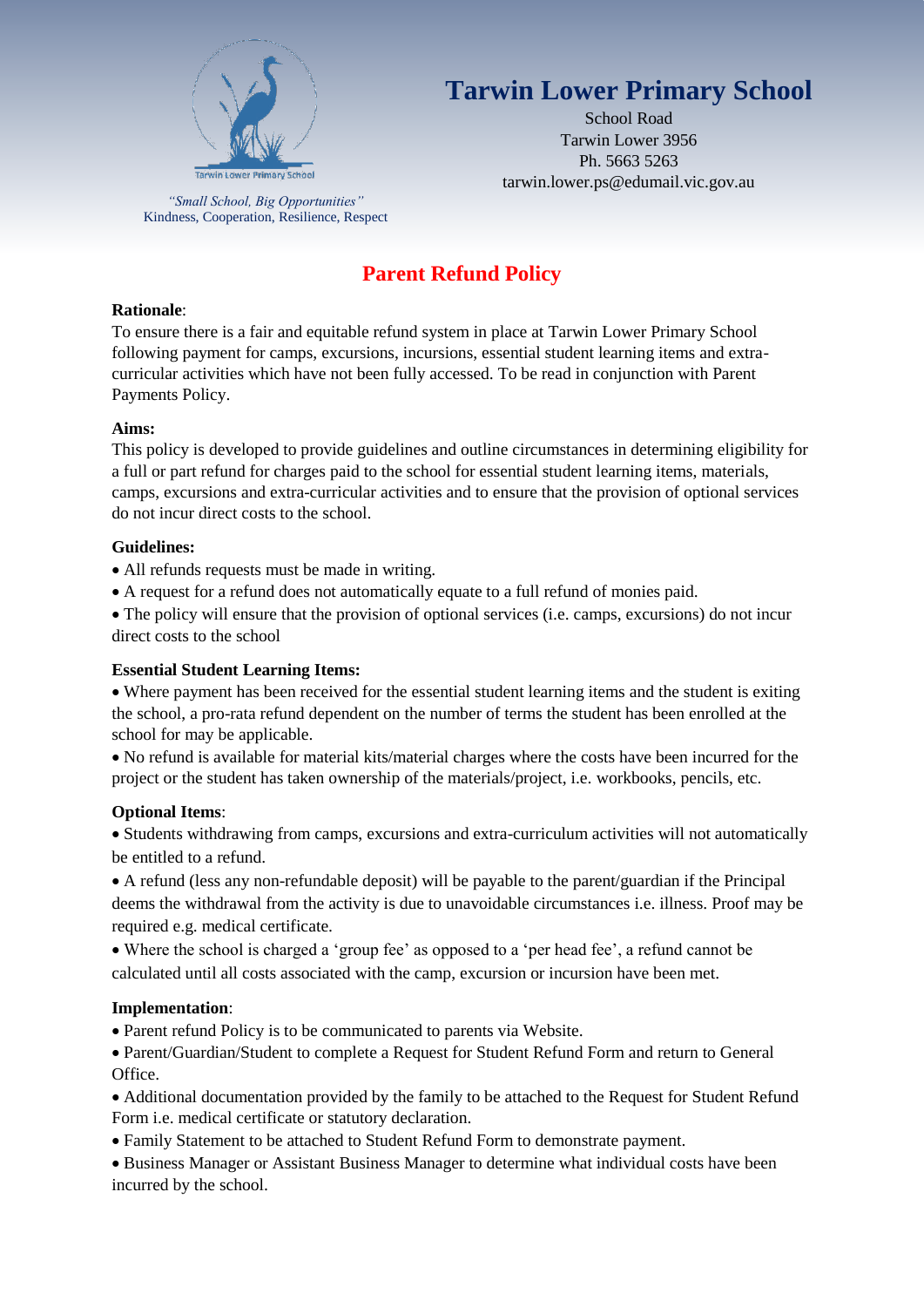Principal to approve refund.

Parent or guardian notified if no refund is approved.

 Refund payment is made as per CASES 21 Finance Business Process Guide through the accounts payable process.

#### **Evaluation**:

This policy will be reviewed as part of the school's **three-year** review cycle.

This policy was approved by School Council on **11th September 2018**

References: Cases 21 Finance Business Process